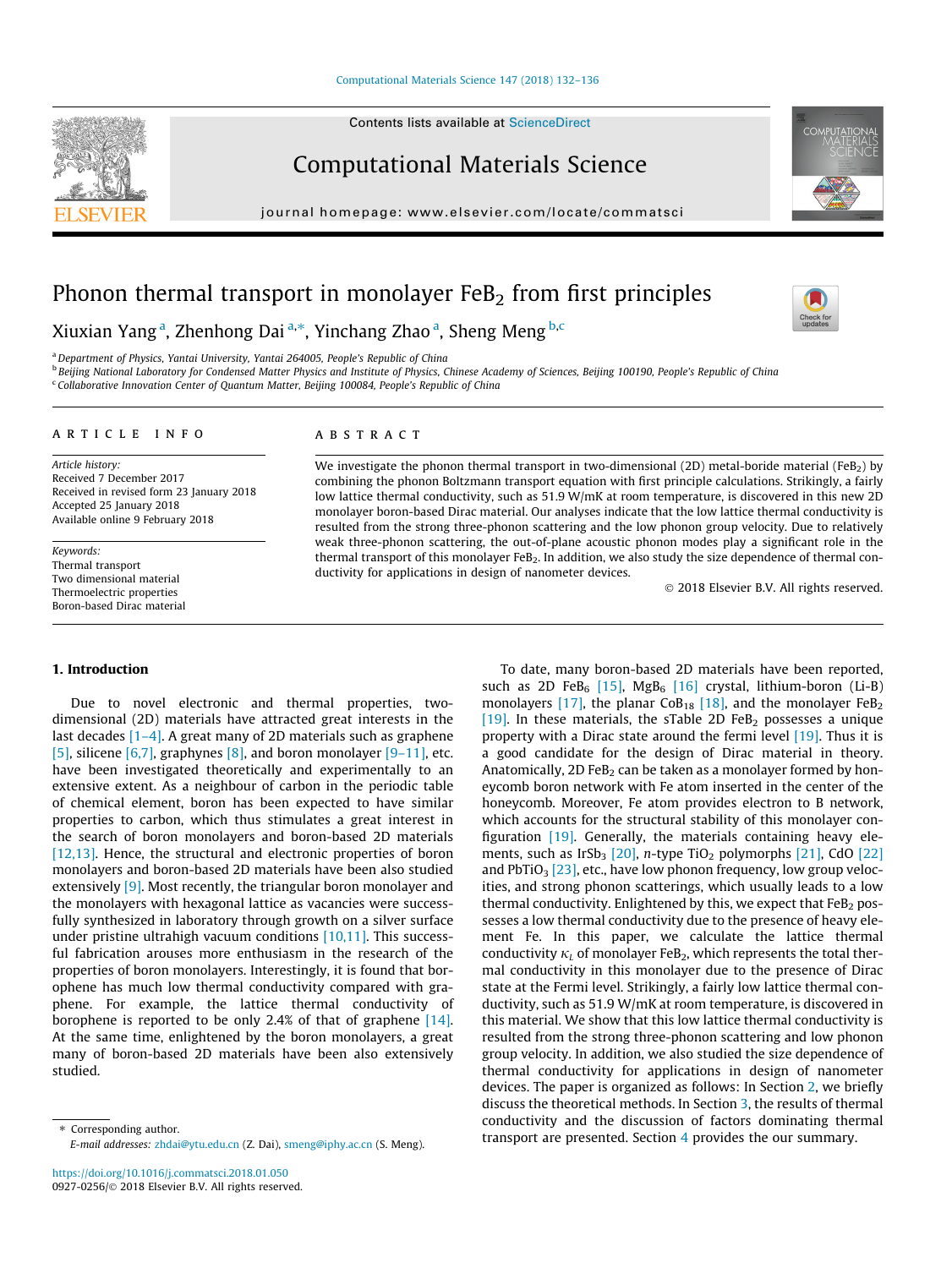## <span id="page-1-0"></span>2. Methodology

To obtain accurate thermal transport properties, we calculate the lattice thermal conductivity  $K_l$  by using phonon Boltzmann transport equation (BTE) combined with the interatomic force constants (IFCs) obtained from the first-principles density functional theory (DFT) calculations [\[24\].](#page-4-0) The lattice thermal conductivity  $\kappa$ <sub>L</sub> along the  $\alpha$  direction can be written as

$$
\kappa_L^{\alpha\alpha} = \frac{1}{k_B T^2 \Omega N} \sum_{\mathbf{q},v} f_0(f_0 + 1)(\hbar \omega_{\mathbf{q},v}) v_g^{\alpha, \mathbf{q},v} F_{\mathbf{q},v}^{\alpha},\tag{1}
$$

where **q** is wave vector and v is phonon branch,  $\kappa_B$  is Boltzmann constant,  $\Omega$  is the unit cell volume, N is the number of quasi continuous q points uniformly sampled in the first Brillouin zone (BZ), and  $f_0$  is the equilibrium Bose-Einstein distribution function.  $\hbar$  is the reduced Planck constant,  $\omega_{\mathbf{q},v}$  is the phonon frequency of the vth phonon mode, and  $v_{\sigma}^{\alpha,\mathbf{q},v}$  represents the phonon group velocity of  $v$ th mode along the  $\alpha$  direction. Due to the scattering source is the two- and three-phonon process,  $F^{\alpha}_{\mathbf{q},v}$  is determined by the formula [\[25\]](#page-4-0)

$$
F_{\mathbf{q},v}^{\alpha} = \tau_{\mathbf{q},v}(\nu_g^{\alpha,\mathbf{q},v} + \Delta_{\mathbf{q},v})
$$
\n(2)

where  $\tau_{\mathbf{q},v}$  is the phonon lifetime in relaxation time approximation (RTA).  $\Delta_{\mathbf{q},v}$  is a correction term used to eliminate the inaccuracy of RTA via solving the BTE iteratively. If  $\Delta_{\mathbf{q},v}$  is ignored, the  $\kappa_{L}^{\alpha\alpha}$  in RTA is obtained. The ShengBTE package is employed to calculate the  $\kappa_l$  [\[26\].](#page-4-0) The acquired harmonic and anharmonic interatomic force constants (IFCs) are generated within the  $5 \times 5 \times 1$  supercells by the finite-difference approach, which are calculated based on the density functional theory (DFT) software package VASP [\[27\]](#page-4-0) through the Phonopy program [\[28\]](#page-4-0) for harmonic IFCs and THIR-DORDER.PY script [\[26\]](#page-4-0) for anharmonic IFCs. In the calculations of anharmonic IFCs, the interaction up to the fourth nearest neighbors is included. In DFT calculations, the projector augmented wave potentials (PAW) is used to simulate the ion core, and the valance electron is modeled by a plan-wave basis sets with the cutoff energy of 500 eV and the generalized gradient approximation (GGA) of the Perdew-Burke-Ernzerhof (PBE) [\[29\]](#page-4-0). A vacuum spacing of 15 Å is applied to avoid the interactions between the adjoining imaginary layers. For relaxation of primitive cell, the force acting on each atom is less than  $10^{-4}$  eV/Å, the electronic stopping criterion is set to be  $10^{-8}$  eV, and a  $15 \times 15 \times 15$  T-centered Monkhorst-Pack k-point grid is used to simulate the Brillouin zone summation. For calculations of the supercells, to ensure the same density of k-point sampling with that of the primitive cell, the  $3 \times 3 \times 1$  k-mesh is used. Finally, a  $30 \times 30 \times 1$  q-mesh is selected to sample the corresponding phonon wave-vector mesh for the ShengBTE calculations. Due to the presence of magnetic atom Fe, it is necessary to consider the influence of spin polarization on the energy band structure and  $\kappa$ <sup>L</sup>. However, through our calculations, we find that the results of the two method (spin polarization or non-spin polarization) are nearly the same.

## 3. Results and discussion

The optimized structure of monolayer FeB<sub>2</sub> is shown in Fig. 1(a). It is composed of a plane boron configuration similar to graphene but with a Fe atom inserted in the center of the boron hexagonal lattice. In this monolayer sheet, each Fe atom coordinates with six boron atoms around it, and thus forms planar hexacoordination. The optimized B-B and Fe-B bond lengths are 1.82 Å and 1.93 Å, respectively, and the inserted Fe atom deviates about 0.59 Å from the graphene-like boron layer, which leads to a low-buckled configuration of the monolayer FeB $_2$ , as shown in



**Fig. 1.** (a) Top and lateral view of monolayer FeB<sub>2</sub>. The big and small balls represent the Fe and B atoms, respectively. (b) Phonon dispersion and phonon density of states (PDOS) of monolayer FeB<sub>2</sub>. The acoustic phonon modes and optical phonon modes are divided by a gap of about 6.68 THz. The three acoustic modes are marked with ZA, TA, and LA according to their vibrational characters.

the lateral view of Fig.  $1(a)$ . These structural parameters are in good agreement with the previous work which gives the B-B bond length, Fe-B bond length, and buckling of 1.83 Å, 1.93 Å, and 0.60 Å, respectively [\[19\]](#page-4-0).

The phonon dispersion spectrum and the phonon density of states (PDOS) with the partial PDOS of Fe and B atoms are shown in Fig. 1(b). Because of the existence of three atoms in each primitive cell, there are 9 phonon branches. According to the vibrational characters, the three acoustic branches are named as the out-ofplane acoustic (ZA), transverse acoustic (TA), and longitudinal acoustic (LA) phonon modes, respectively. The flexural ZA acoustic branch is the softest vibration mode, which corresponds to the outof-plane transverse motion or bending of the  $FeB<sub>2</sub>$  sheet, and possesses an approximate parabolic dispersion feature around the  $\Gamma$ point. Between the acoustic and the optical branches, there is a gap of about 6.68 THz, which is similar to the highest acoustic phonon frequency. The partial PDOS shows that low frequency are governed mainly by Fe atoms while B atoms dominate the vibrations of high frequency, which is due to the heavier mass of Fe than that of B.

The calculated intrinsic lattice thermal conductivity  $\kappa_l$  of the naturally occurring monolayer  $FeB<sub>2</sub>$  is plotted in [Fig. 2.](#page-2-0) According to Eq. (1), the original  $\kappa$ <sub>L</sub> obtained from the BTE calculations should be re-scaled by a factor of  $c/h$ , where c is the lattice constant along the normal direction and  $h$  is the effective thickness of the monolayer FeB<sub>2</sub> sheet. In our calculations,  $c$  is fixed at the vacuum spacing of 15.00 Å. To obtain a precise h, we optimize the bilayer FeB<sub>2</sub>, just like MXenes [\[30\]](#page-4-0). The calculated h is 2.575 Å which is the distance between two boron atom layers equivalent in the corresponding monolayer Fe $B_2$ . The DFT-D2 method is adopted since the van der Waals (VDW) is remarkably for layer interactions. The iterative solutions (ITS) and the RTA results are both shown in [Fig. 2](#page-2-0). Overall, the  $\kappa_L$  decreases as the increase of the temperature T. At 300 K, the re-scaled  $\kappa_L$  obtained from ITS and RTA are 51.9 W/mK and 28.4 W/mK, respectively. At high temperature (1000 K), the ab initio molecular dynamics simulations confirms that the  $FeB<sub>2</sub>$  sheet can maintain its original configuration with hexacoordinated Fe atoms and graphene-like arranged boron sheet [\[19\]](#page-4-0). Compared with other 2D materials, the calculated  $\kappa_L$  of the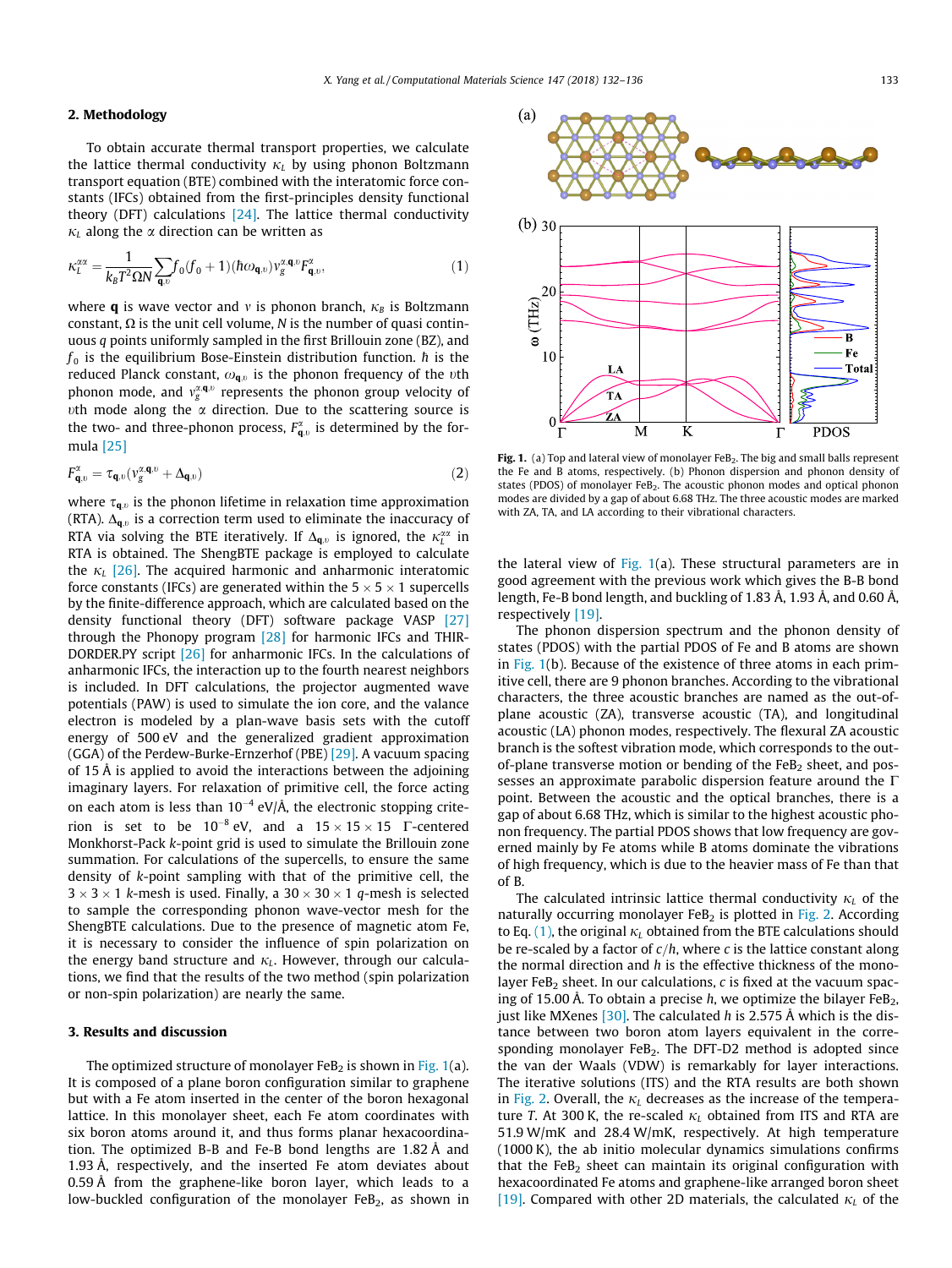<span id="page-2-0"></span>

Fig. 2. Calculated lattice thermal conductivity  $K_L$  of monolayer FeB<sub>2</sub> sheet as a function of temperature T ranging from 200 K to 1000 K. The inset shows the scaled cumulative thermal conductivity versus the allowed phonon frequency at 300 K.

monolayer FeB<sub>2</sub> sheet at 300 K is smaller than those of blue phosphorene ( $\kappa_L \sim 78$  W/mK) [\[31\]](#page-4-0), and graphene ( $\kappa_L \sim 3000$  W/mK) [\[32\]](#page-4-0). In addition, the cumulative thermal conductivity versus the allowed phonon frequency reveals that the  $\kappa$  of the monolayer  $FeB<sub>2</sub>$  is mainly dominated by the phonons with the frequency below 7 THz, which are just right the acoustic phonons, as shown in the inset of Fig. 2.

To investigate the size dependence of the lattice thermal transport, we also calculate the cumulative thermal conductivity with respect to the allowed phonon maximum mean-free path (MFP) at 300 K, as shown in Fig. 3(a). The cumulated  $\kappa$ <sub>L</sub> keeps increasing as the MFP increases, until achieving the thermodynamic limit  $L_{diff}$ [\[33\]](#page-4-0), which represents the heat carriers for the longest phonon MFP and possesses a value of 265.05 nm for the monolayer FeB $_2$ .



Fig. 3. (a) Cumulative thermal conductivity of monolayer FeB<sub>2</sub> sheet as a function of allowed phonon maximum mean-free path (MFP) at 300 K. (b) Thermal conductivity of the FeB<sub>2</sub> nanowires as a function of the width at 300 K.



Fig. 4. Phonon group velocities within the first Brillouin zone (BZ).

Furthermore, phonons with MFPs smaller than 50 nm devote about 75% of the total  $\kappa$ <sub>L</sub>. This signifies that the nanostructuring with the length of 50 nm would reduce the  $\kappa_L$  by 25%. That is, to reduce the  $\kappa_l$  of monolayer FeB<sub>2</sub> significantly, nanostructures with characteristic length smaller than 50 nm is required. In Fig.  $3(b)$ , we plot the thermal conductivity of the  $FeB<sub>2</sub>$  nanowires as a function of the width at 300 K. It exhibits that a nanowire with the width of 50 nm has a  $\kappa$ <sup>L</sup>  $\sim$  37.1 W/mK, which is about 79% of the total  $\kappa$ <sup>L</sup>, and consistent with the result obtained from the analyses of cumulated  $\kappa_l$  versus the allowed phonon MFP. From Fig. 3(b), one can also find that the  $\kappa_L$  is mainly devoted by three acoustic branches. The ZA branch possesses the largest contribution to the  $\kappa_L$ , which takes up about 57% of the total  $\kappa$ <sub>L</sub>, and the TA and LA branches occupy about 23% and 18% of the total  $\kappa$ <sub>L</sub>, respectively.

On the other side, we also calculated the group velocities of each phonon mode shown in the phonon spectrum. The phonon group velocities as a function of frequency within the first Brillouin zone (BZ) are shown in Fig. 4. The origin, green and wine stars represent the ZA, LA, TA modes, respectively, and other colors represent different optic modes. Due to less contributions of optic modes, we did not mark them in the figure. At the low frequency, the group velocities at the long-wavelength limit are about 10.43 km/s, 5.78 km/s, 1.80 km/s for LA, TA, ZA, respectively. The group velocities of FeB<sub>2</sub> are compared to 5400–8800 m/s in silicene [\[34\]](#page-4-0), 4000–8000 m/s in the blue phosphorene [\[35\]](#page-4-0), and 3700– 6000 m/s in the graphene  $[36]$ . In our expectation, because the low frequency acoustic phonons lead to the majority phonon transport, moreover within the optic spectrum some high frequency modes are not contributing. The group velocities of ZA branch is smaller than the LA branch, TA branch, at the frequency range 0– 6.4 THz, as shown in Fig. 4. Therefore, our results indicated that the ZA branch play a important role in the thermal transport.

The mode  $(\gamma_j)$  Grüneisen parameter often provides the anharmonic interactions information, and is given by

$$
\gamma_j(\vec{q}) = -\frac{a_0}{\omega_j(\vec{q})} \frac{\partial \vec{q}}{\partial a} \tag{3}
$$

where  $\gamma_j$  is the Grüneisen parameter,  $\vec{q}$  is the wave vector,  $a_0$  is the equilibrium lattice constant, j is phonon branch index, and  $\omega$  is the frequency. The  $\kappa_L$  can use the heat capacity written the following form

$$
\kappa = \frac{1}{3} C_v \tau \overline{v}^2 \tag{4}
$$

where the  $C_v$  is the unit volume heat capacity,  $\tau$  is the relaxation time, the  $\overline{v}$  is the average velocity. As shown in [Fig. 5](#page-3-0)(a), the thermal capacity  $C_V$  becomes larger as the temperature increases, finally the curve tends to be smooth. In Fig.  $5(b)$ , we calculated the Grüneisen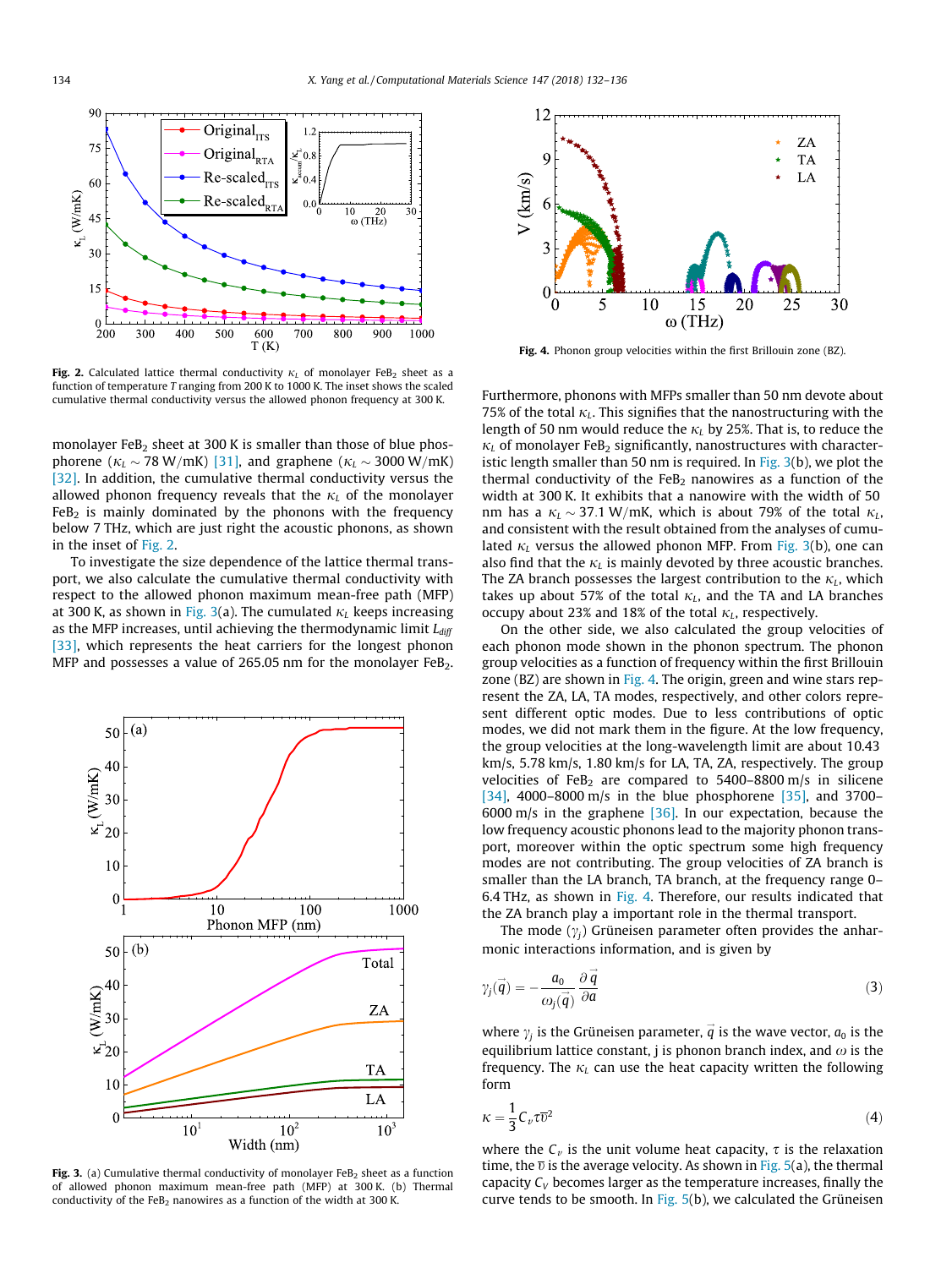<span id="page-3-0"></span>

Fig. 5. (a) Constant volume heat capacity of temperature ranging from 0 K to 1000 K. (b) Calculated Grneisen parameters of temperature ranging from 0 K to 1000 K. (c) The calculated Grüneisen parameters within the first BZ at 300 K.

parameter  $\gamma$ , which is a negative number. As we all known, Grüneisen parameter can determine the thermal expansion and given by

$$
\gamma = -\frac{d \ln \omega}{d \ln V} \tag{5}
$$

where the  $\omega$  is frequency, V is the volume. Therefore, we found a magical phenomenon in FeB<sub>2</sub> that this new 2D material FeB<sub>2</sub> is contract when heated and expand when cooled, but it is beyond range of our discussion. In the first BZ, we found the optic branches, the TA branch and the LA branch at the Grüneisen parameters is equal to zero or so, which indicated these phonons are harmonic approximation, hence, these are almost not contribute to  $\kappa$ <sub>L</sub>. However, the ZA phonon branch deviates from the Grüneisen parameters is extremely larger, therefore, the anharmonicity interaction is seemly dominated by the ZA phonon branch.

As can be seen from the above, the acoustic phonon modes contribute the most to the  $\kappa_l$  in FeB<sub>2</sub>, and in other most 2D semiconductor or insulator materials usually have the same feature. In order to investigation the reasons for the acoustic modes or ZA phonon branch contribute most to  $\kappa$ <sub>L</sub>, it is worthwhile to research the relaxation times or lifetimes of each phonon mode as the function of frequency. Because the size of phonon lifetimes or relaxation times reflect the strength of anharmonicity, the larger anharmonicity gives the smaller phonon lifetimes. The relationship between the thermal conductivity and the relaxation times is the Eq. (5). Therefore, the  $\tau$  can affect the thermal conductivity, so



Fig. 6. The isotopic (a), anharmonic (b) and total (c) relaxation time of each phonon branch as a function of frequency.

we studied the relaxation times of FeB<sub>2</sub>. As shown in Fig.  $6(a)$ -(c), we calculate the isotopic relaxation times (IRTs), anharmonic relaxation times (ARTs) and total relaxation times (TRTs), respectively. The total relaxation time is a consists of contribution by the isotopic relaxation time and the anharmonic relaxation time

$$
\frac{1}{\tau_j(\vec{q})} = \frac{1}{\tau_j(\vec{q})^{\text{anh}}} + \frac{1}{\tau_j(\vec{q})^{\text{iso}}} \tag{6}
$$

the  $\frac{1}{\tau}$  is the scattering rates. From Fig. 6(a) and (c), we discovered that the isotopic scattering process is weak compared to the anharmonic scattering process. In addition, the isotopic scattering process is affected by the abundance of isotopes of this element in nature and the isotopes of B are only 19% in nature [\[26,37\].](#page-4-0) From Fig. 6 (b) and (c), we found the anharmonic scattering process is strong, and the anharmonic scattering process corresponds to the threephonon process. In Fig.  $6(c)$ , the anharmonic relaxation times of ZA mode contribute smallest to the total scattering rate, and according to the Eq. (5) we can know this relationship. Therefore, from Fig. 6 and Eq.  $(6)$ , we observed the anharmonic relaxation time dominate the total relaxation time. Noticed that typically the available phase space vary inversely with the relaxation times and  $\kappa_L$ . As is well known, the  $\tau_j(\vec{q})^{anh}$  is related to the anharmonic IFC3 and the weighted phase space of three-phonon process (WP3). Because the WP3 contains a large number of scattering events of satisfying the energy and momentum conservation conditions [\[38\]](#page-4-0), we used WP3 to assess quantitatively the number of scattering channels for each phonon mode. The three-phonon processes in the phase